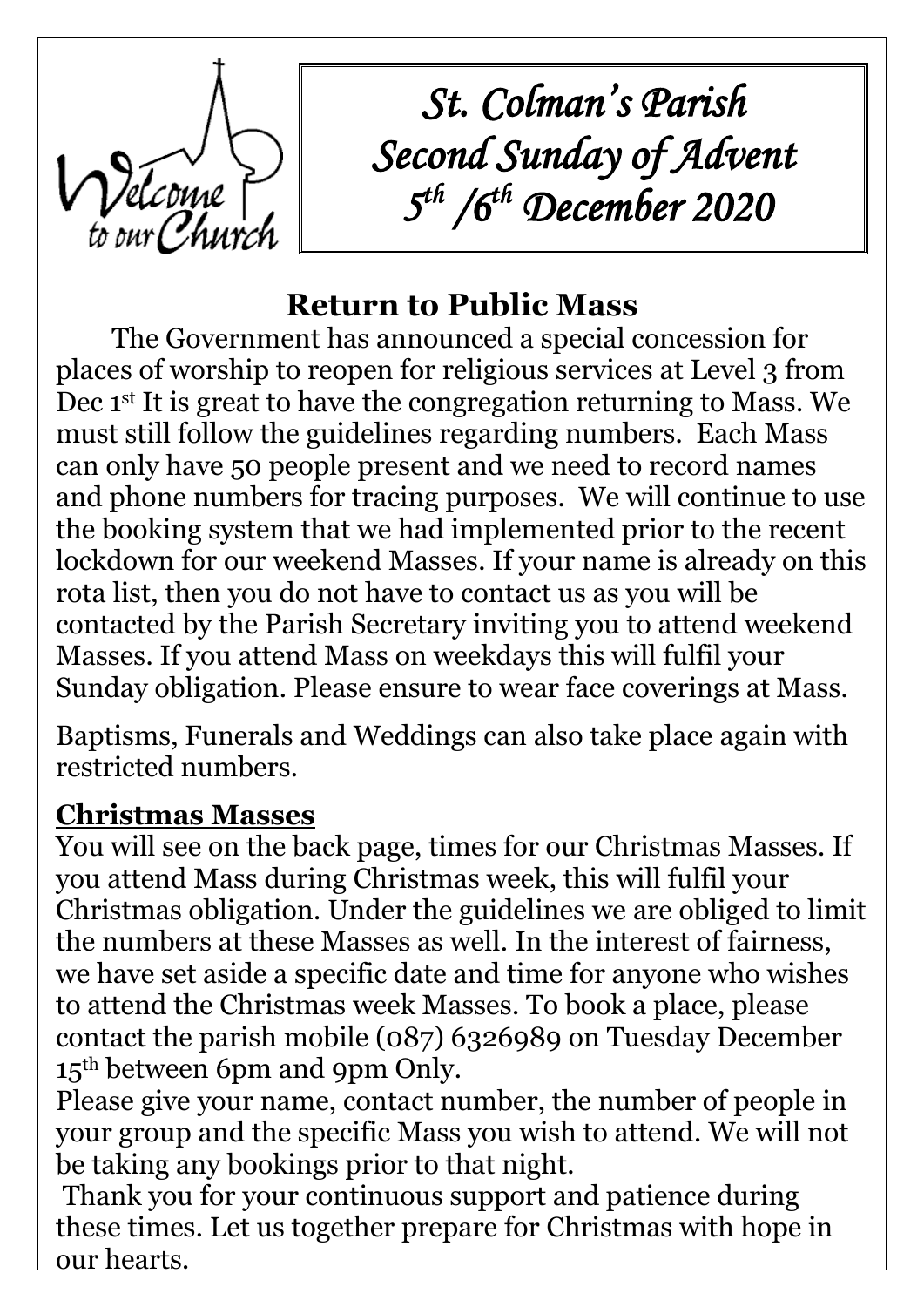#### **Fr. Danny Broderick (087) 9061255 Parish Residence:** 18 Ballyoughtragh Heights, Milltown **Rev. Conor Bradley (087) 3664057 Parish Office: open Tues.** & **Thurs** 9:30-12:30 **066-9767312** Email: [milltown@dioceseofkerry.ie](mailto:milltown@dioceseofkerry.ie) Website: www.milltownlistryparish.com **Safeguarding Children: Contact No (087) 6362780**

**Please pray for:** Denis Sullivan, Kenmare (Fr. Kevin's father)

#### **Masses & Intentions.**

| Mon Dec. $7th$               |        |                                      | No Mass                                                                                    |
|------------------------------|--------|--------------------------------------|--------------------------------------------------------------------------------------------|
| Tues Dec. 8 <sup>th</sup>    | Listry | Milltown $11:15$ a.m.<br>$7:00$ p.m. | <b>Feast of the Immaculate Conception</b><br>Cyril Flynn, Rathpook                         |
| Wed. Dec. $9th$              |        | Milltown $9:00$ a.m.                 |                                                                                            |
| Thurs. Dec. 10 <sup>th</sup> |        |                                      | No Mass                                                                                    |
| Fri. Dec. $11th$             |        | Milltown $7:00$ p.m.                 | Nora, Timothy & Mike O' Sullivan,<br>Callinafercy Cliff and all deceased family<br>members |
| Sat. Dec. $12th$             | Listry | 6:00 p.m.                            | Dan, Hannah & David Murphy,<br>Lisaree                                                     |
| Sun. Dec. $13th$             |        | Milltown $11:15$ a.m.                | Tim Galvin<br>Cloonmore                                                                    |

#### **Reminder:**

Mass is broadcast on 106fm and all Weekend Masses will continue to be streamed online via [www.milltownlistryparish.com](http://www.milltownlistryparish.com/)

- Go to [www.milltownlistryparish.com](http://www.milltownlistryparish.com/)
- Scroll down to where it says **CLICK HERE**
- Our livestream will come up on screen after a few seconds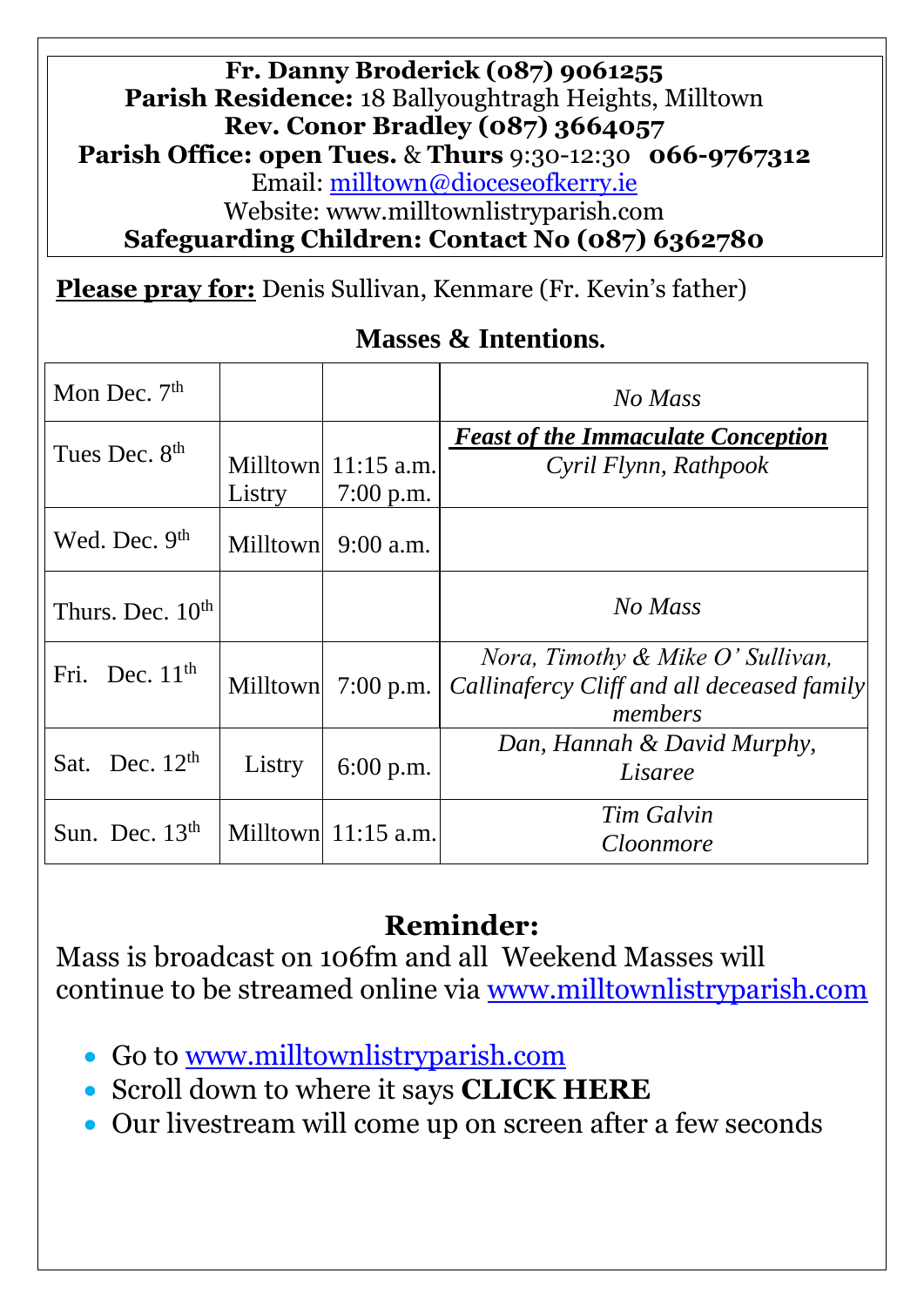**Communion Calls:** will take place on Friday December 11th

**Advent preparations:** If you have ever wondered about the Old Testament readings at Mass, now is your chance to explore them and their relevance for our lives today. Without leaving your own home, you can tune into Dr Jessie Rogers, St. Patrick's College, Maynooth, who will explore the Sunday OT readings with us over 4 Wednesday evenings, Dec, 9 and 16, 7.00 – 8.00pm. To register, check out [www.dioceseofkerry.ie](http://www.dioceseofkerry.ie/)

**Join the Diocesan Youth Choir:** Are you between 16-30 years of age? Do you sing? To celebrate Christmas 2020, the diocese invites all young people to join our virtual choir. If you are interested in this exciting new venture, please contact Tomás Kenny at [tomaskenny@dioceseofkerry.ie](mailto:tomaskenny@dioceseofkerry.ie) or call (086) 3683778.

**Mary Culloty O' Sullivan (Soprano) presents - Merry Christmas** an Afternoon of Christmas Carols. Poetry read by Dolores Carroll. Thursday [December 10th 4pm](x-apple-data-detectors://0/) on YouTube and Facebook Page of St Johns Theatre and Arts Centre, Listowel

### **Parish Draw**

The draw takes place on Sunday, December 20<sup>th</sup> in the Parish Office after Mass. If you have not had the chance to support the draw, tickets are available in Murphy's Foodstore and The Parish Office. This is the one fundraiser that is run by the parish and the proceeds are important to offset the parish expenses (heating, lighting, insurance etc.) so your support is greatly appreciated

**ALONE:** Coronavirus Helpline for Older People 0818 222 024 If you have concersn or queries about Covie-19, call ALONE's dedicated support helpline everyday 8am – 8pm.

#### **Christmas Mass Bouquet cards are available from the parish office.**

**The Office will be closed on December 8th – Holy Day**